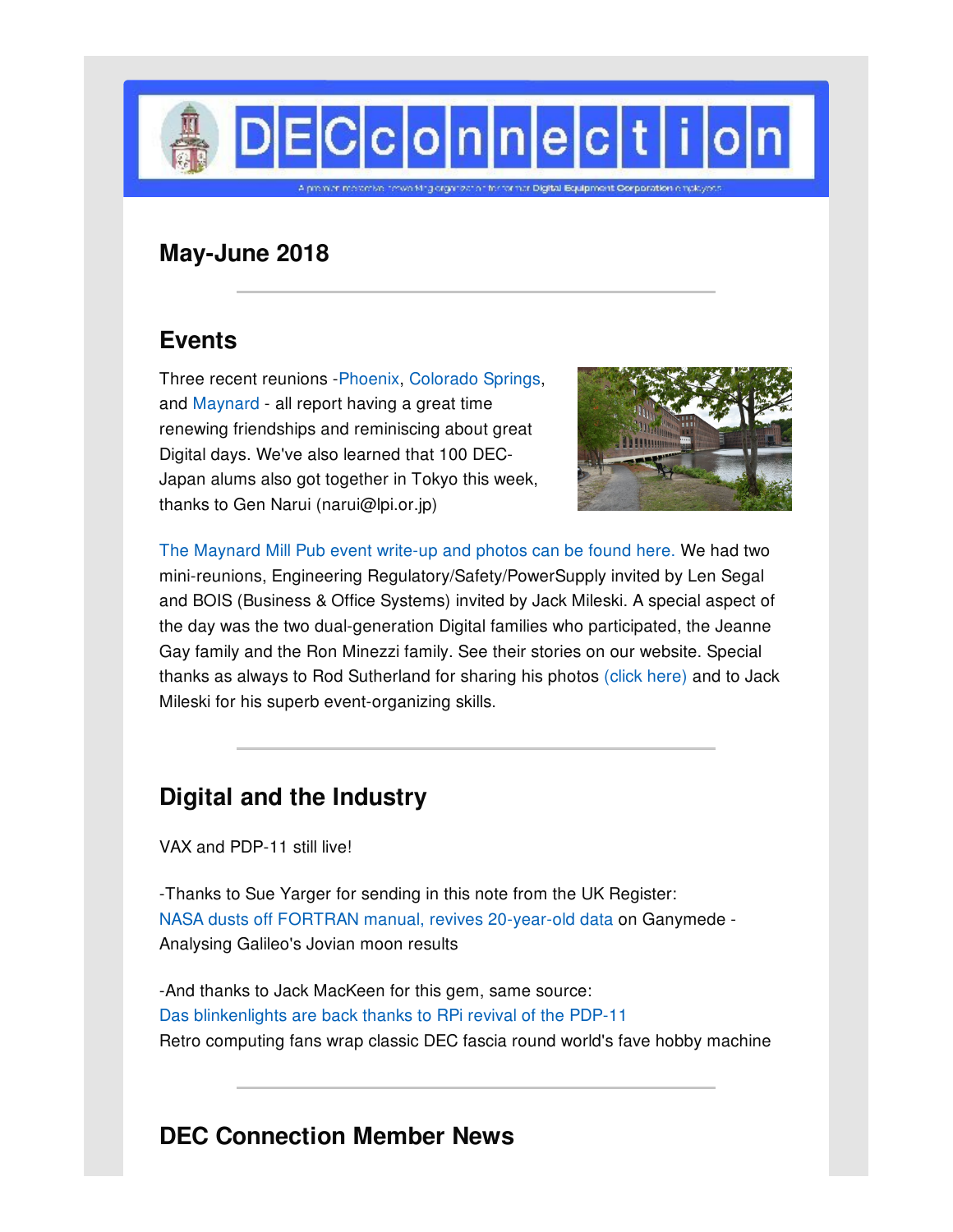Welcome to our new and renewing members during April and May: Joanne Andrews (MA), Frank Bomba (MA), Walter Bonin (MA), Burt Byers (IA), Paul Donaldson (NH), Hank Fitek (MA), Jay Fraze (CO), Rose Ann Giordano (MA), Frank Ignachuck (MA), Stewart Jackson (NH), Lois Levick (MA), Clare MacDonald-Sugrowe (MD), Jack MacKeen (MA), Cynthia McNeil (MA), Ron Minezzi (MA), Jack Pinder (MA), John Rosala (MA), Dick Stahli (TX), Dennis Valliere (NH), Ed Vrablik (MA), and Sue Yarger (NH).



Please RENEW your membership if you're due members check the Member Service Center (instructions below). Other readers, if you are enjoying our e-newsletters please consider joining and sending in a brief update on your activities for our newsletter. Here is how to join or renew:

#### **Membership Renewal Procedure**

• Click link to see if your membership is current in our [Member](http://www.decconnection.org/msclogin.php) Service Center and pay online with a credit card. If you have paid dues since 2010 you will be there use the email address we have on file - no leading or trailing spaces - email ava@decconnection.org for help.

• You can also join us (or renew) at Join the DEC [Connection](http://www.decconnection.org/join-online.htm) online!

• You can send personal checks made out to DEC Connection to Nancy Kilty, 33 Forest St. Unit 416, Lexington MA 02421.

• If you prefer to use your PayPal account directly (not via our website), use our payment address: registrations@decconnection.org - do NOT use any Board member's personal email address.

**Member Newsbytes:** please send yours to info@decconnection.org - 2-3 lines telling members about your activities since Digital.

■ Geri Wetzell writes: I worked DecWorlds in the 80's, I started out in '79 as a TAG (Temp. Assistance Group) and ended up in GIA. My responsibilities got me to Europe, five Pacific Rim countries, Puerto Rico, and lots of domestic travel. I took the first DEC buyout. It was a great Company and they rewarded us well for curiosity. They were very good to me, I learned a lot. I am enjoying retirement with husband and kids and their kids, we alternate between VT and FL. I am blessed.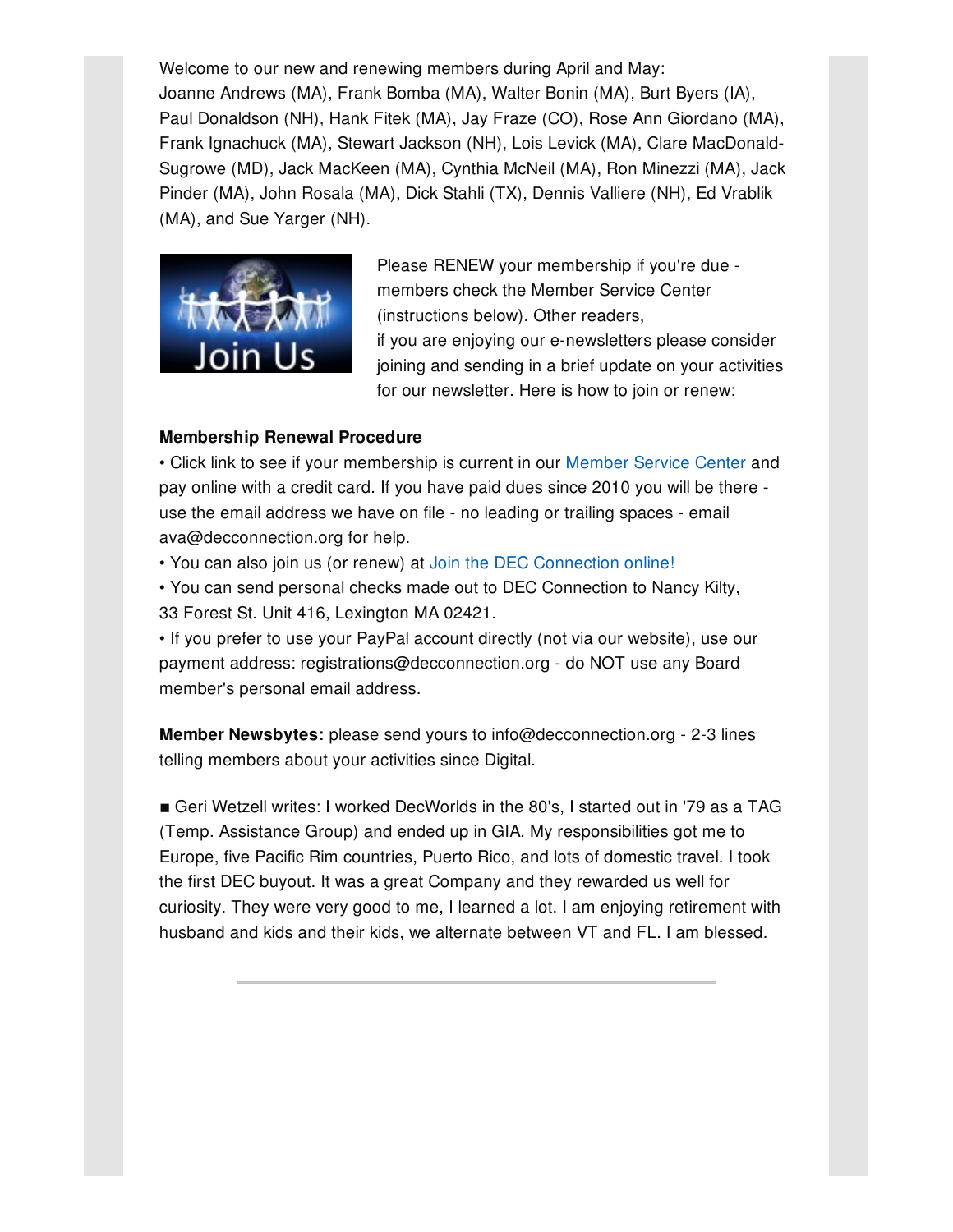#### **Sad News Department**

Sadly, we have several deaths of former Digital employees to report. Our condolences to friends and families of: Patrick Francis Bowe, 85, Littleton MA, 15 May 2018 Pier Carlo Falotti, Geneva, Switzerland, 24 April 2018 Roger Allen Hergert, 72, Colorado Springs, 23 April 2018 Mike Zarich, 74, Longmont CO, 20 April 2018 (Irwin) Warren Beckman, 75, Acton/Otis MA, 11 Feb 2018 Barry M. Bograd, Framingham/Newton MA, 30 Jan 2018 Steve (John Stephen) Hayes, 69, Colorado Springs, 18 Jan 2018 Sanford Schulman, 83, Auburn MA, 10 Nov 2017 Arlene P. Roux, 60, Thomasville NC/Tewksbury, MA, 13 Jun 2017

Details are on our [Memorial](http://www.decconnection.org/memorials.htm) Page.

### **Website [Features](http://www.decconnection.org) and Updates**

■ Where to Donate your Digital [Equipment](http://www.decconnection.org/DECdonations.htm) gear

■ The PBS video of the documentary about Ken and the history of DEC, **Digital\_Man/Digital\_World**, is available online (\$25+s/h) from the PBS store: http://www.shoppbs.org/product/index.jsp? productId=13315614 It's a wonderful hour-long nostalgia trip. Enjoy!

**For those who prefer to watch the free version on their computers**, the URL is: Link to Ken [Olsen/Digital](http://video.wfyi.org/video/2282149336/) Video